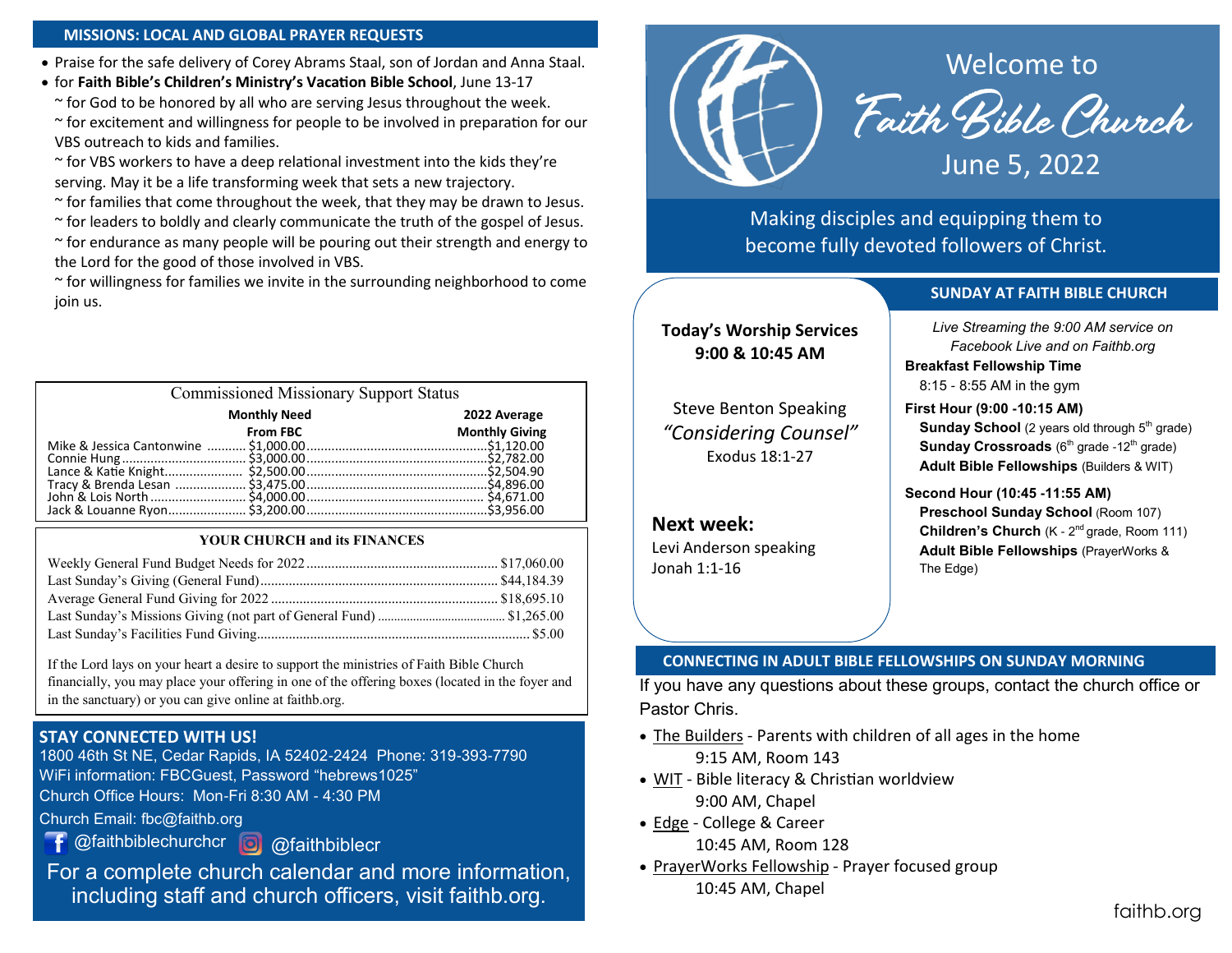## **WELCOME TO THE SUMMER!** JUNE 7 - HS COLOR WARS OUTREACH EVENT! DEADLINE TO REGISTER: JUNE 5! JUNE 8 - CEDAR RAPIDS AREA WIDE STUDENT WORSHIP & PRAYER NIGHT @ FBC. 6:30-8PM

JUNE 21 - MS LOST ISLAND THEME PARK TRIP! COST: \$45 + \$\$ FOR DINNER. **DEADLINE TO REGISTER: JUNE 18!** 

## DOWNLOAD SUMMER CALENDARS, REGISTER FOR EVENTS, & GET MORE INFO: HTTPS://LINKTR.EE/FBCCROSSROADS

#### **CHILDREN'S MINISTRY UPDATES:**



# URS IIPDATE

T-shirts are here! If you ordered one, please check your church mailbox. If you plan to serve at VBS and did not order a shirt, please stop by the Resource Room and check out a yellow t-shirt. Thank you!

#### **CONNECTION POINTS:**

## **Adult Bible Fellowship Information**

### **Walking in the Truth - WIT** (Bible Literacy) - 9:00 AM, Chapel

The WIT group is looking into the book of Deuteronomy and how the second rehashing of the 10 commandments played out. This fresh look at how we're challenged to line up our lives with the Lawgiver is worth looking into in a deeper way. Come think through what it looks like to live life obeying His instruction.

**Builders ABF** (Parents with kids in the home) **-** 9:00 AM, Rm 143 Jesus' message challenges people to turn to Him and trust in Him. The gospel of Mark records this challenging message! Come hear the message of Mark's gospel on location in Israel and let it impact you and your life like it did for the first hearers.

## **PrayerWorks Fellowship** (Prayer Focused) – 10:45 AM, Chapel

This prayer fellowship focuses prayer weekly on our church family, missionaries we have sent out, our local community, and the world. Come pray with us!

## **Edge (College & Career)** – 10:45 AM, Rm 128

This young adult group is looking deeper in the life of Christ as they learn and seek to put into practice Jesus' strategy for making disciple-makers. Come and connect.

Mosaic **Thursdays, 6:00 – 8:00 PM at FBC, for singles: college to age 29.**

#### **Mosaic will meet off-site at Rachel Church's home, June 9. Call or text Rachel for the address (319.491.2111) or find her in Breeze.**

Mosaic is a ministry for young singles (typically in their 20s) to be able to connect and grow in their Christian walk. There is a time of fellowship over food, followed by a study time.

## **CONNECTION POINTS:**

### Men's Ministry:

The men will not be meeting June 8 and 15. Join us again beginning on June 22 for Wednesday mornings at 6:30 AM in the chapel. The current study is from the Colson Center called "What Would You Say?" that wrestles with some of the tough questions Christians encounter about faith and the Bible. Each week is a stand alone lesson so come as you are able! Contact Pastor Levi for more info ([levi@faith](mailto:levi@faith-cr.org)-cr.org).

## **ANNOUNCEMENTS:**



Happening June 13-17, you will not want to miss this week. Sign up your children today! Go to faithb.org or visit the CM desk.

• For children in Kindergarten through 6th Grade for the 2022-23 School year.

## Join us for VBS decorating preparations each week (tracing and painting)!

Wednesdays: 6 PM before Crossroads in Rm 126 (enter through the SW Student Ministry Door) Thursdays: 9 AM - 4 PM Saturdays: 9 AM - 12 PM

## SIGN UP TO VOLUNTEER! Go to faithb.org

- We are in need of \*Guides, Prayer Partners, Preschool Workers, Nursery Workers, \*Registration Tables, Greeters... We need you!!!
- Preschool and nursery care is provided for workers' children during VBS
- We need people to help with first-day prep on June 10, set up on the 12th after church, meal set up on the 16th, and tear down on the 17th.

**\*There will be information meetings for Guides, Craft Helpers and Registration workers on Thursday, June 9 at 7 PM.**

# It's a boy!



Congratulations to Jordan and Anna Staal on the birth of their son, Corey Abrams, on May 28. Corey was 6lbs 12oz. He is welcomed by his big sister, Naomi and grandparents Linda & Dave Possehl and Ralph & Marian Staal.